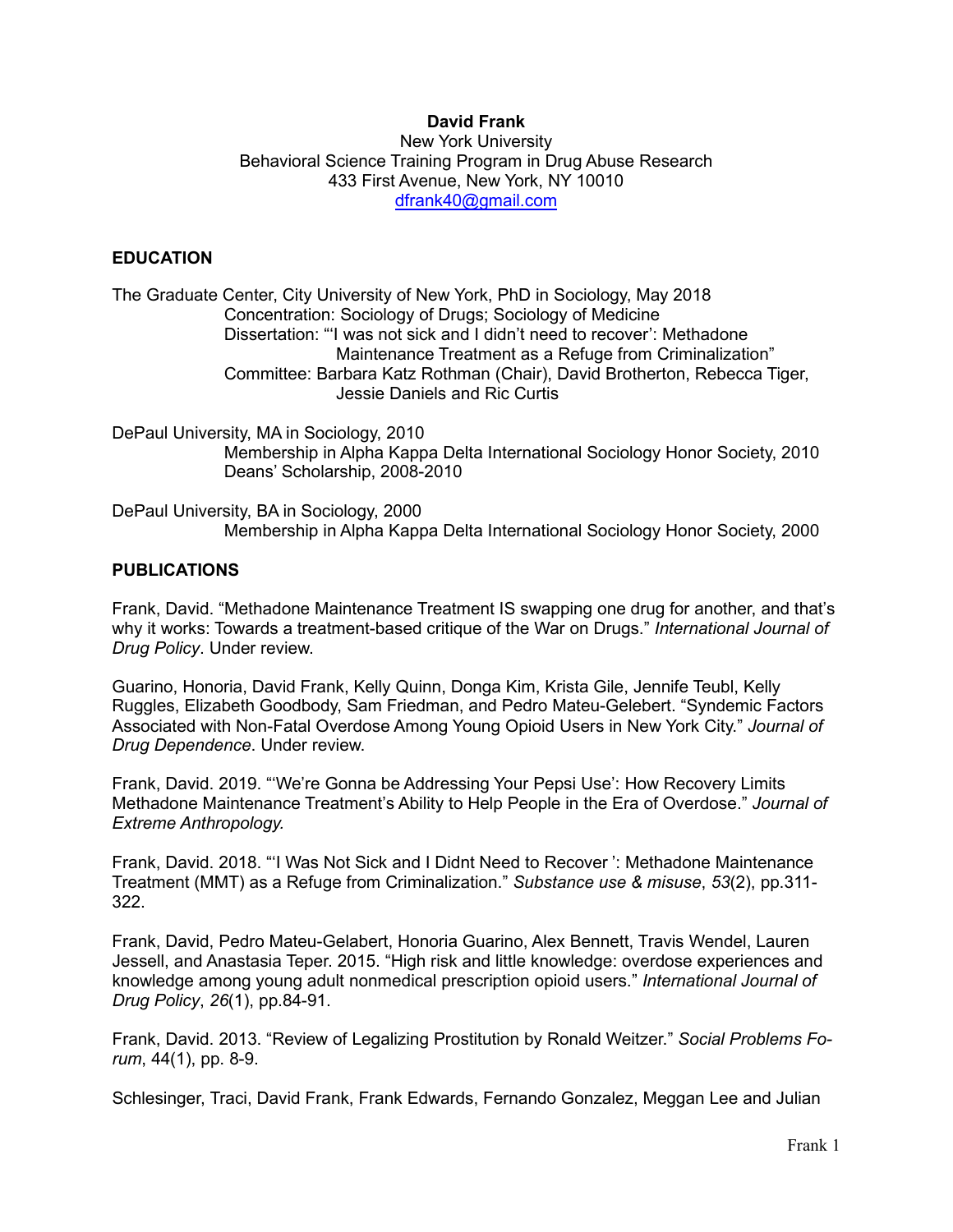Thompson. 2012. "Resisting White Supremacy in the Era of the Prison State" in *The Limits of Equality: Sentencing Policies and Colorblind Racism* by Traci Schlesinger, VDM Press.

Frank, David. 2011. "The trouble with morality: The effects of 12-step discourse on addicts' decision-making." *Journal of psychoactive drugs*, *43*(3), pp.245-256.

## **PAPERS IN PROGRESS**

Frank, David. "'That's no longer tolerated': Policing patients' use of non-opioid substances in Methadone Maintenance Treatment."

## **FELLOWSHIPS, GRANTS, AND AWARDS**

- 2020-2021 Center for Drug Use and HIV/HCV Research Pilot Projects, Stakeholders' Perceptions of Opioid Substitution Treatment: Factors influencing patient uptake and retention, (\$21,639)
- 2020-2021 New York University Center for Opioid Epidemiology and Policy Pilot Project Grant Program, Stakeholders Perceptions of Medication for Opioid Use Disorder (MOUD): Patients' Needs and Treatment Providers Willingness to Provide them, (\$10,000)
- 2018-2020 Behavioral Science Training in Drug Abuse Research Postdoctoral Fellowship, Rory Myers College of Nursing, New York University, (\$50,376/year)
- 2014-2017 Behavioral Science Training in Drug Abuse Research Predoctoral Fellowship, The National Development and Research Institute, National Institute of Health, (\$24,000/year)
- 2016-2017 Mario Cappaloni Dissertation Fellowship for students showing exceptional promise in their field of study, The Graduate Center, CUNY, (\$24,000)
- 2015-2016 Writing Across Curriculum/CUNY Writing Fellowship, The Graduate Center, CUNY, (\$20,000)
- 2011-2016 Enhanced Chancellor's Fellowship, The Graduate Center, CUNY, (\$25,000/year)
- 2013 Bruce D. Johnson Award for Top Paper by a Graduate Student/Drinking and Drugs Division, Society for the Study of Social Problems, (\$100)
- 2008-2010 Dean's Graduate Assistantship Award, DePaul University (tuition)

### **TEACHING EXPERIENCE**

- 2016-2019 Adjunct Instructor, Department of Sociology, Hunter College, CUNY Courses taught:
	- Medical Sociology social science elective; one section ~40 students
	- Drugs and Society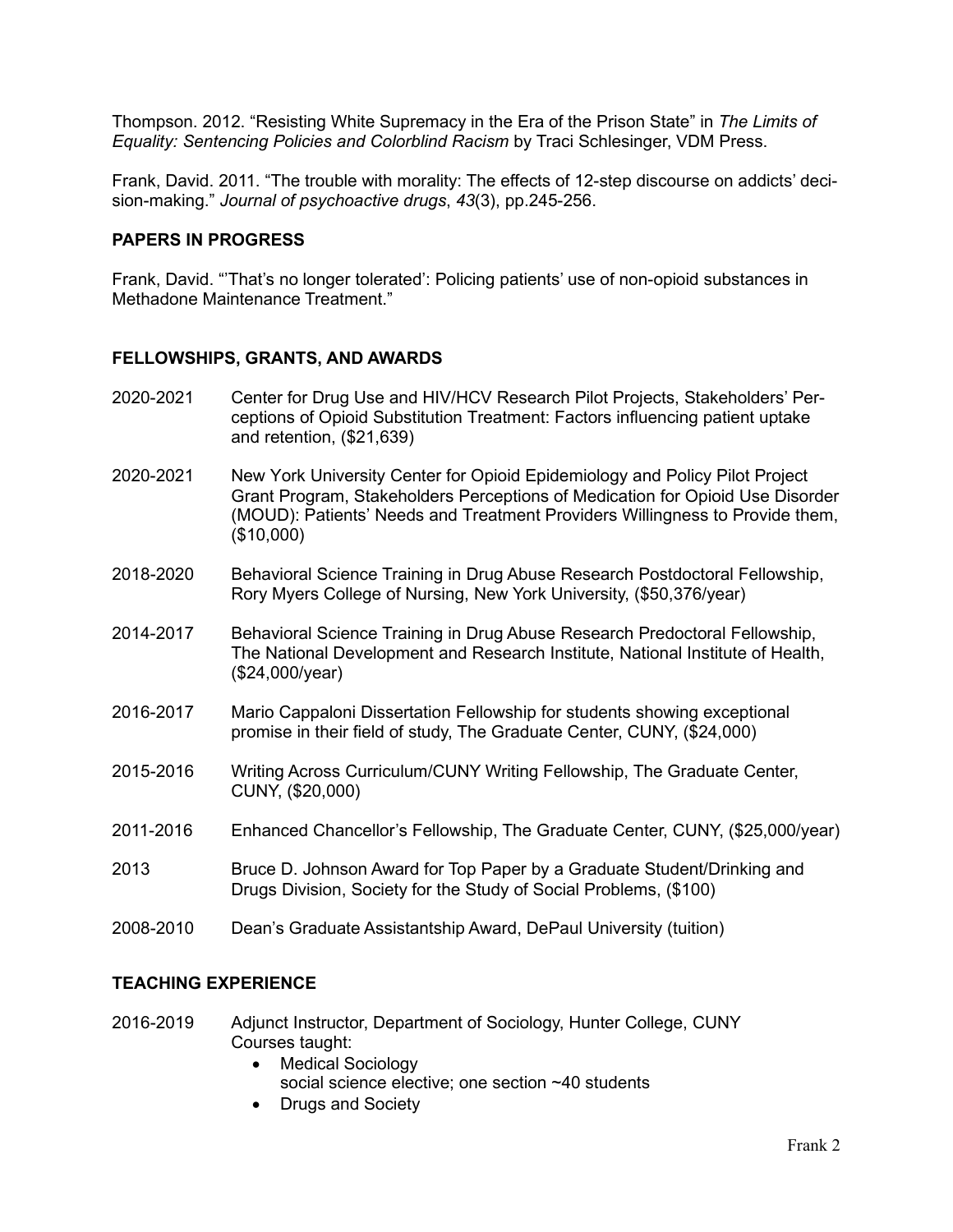social science elective; three sections ~40 students

- 2013-2017 Adjunct Instructor, Department of Sociology, Queens College, CUNY Courses taught:
	- Sociology of Drug Use social science elective; six sections ~35 students
	- Introduction to Sociology social science requirement, two sections ~30 students
	- Sociological Theory social science requirement, two sections ~30 students)
	- Methods of Sociological Research social science requirement, one section ~30 students)
- 2015-2016 Writing Across Curriculum Fellow, Writing Across Curriculum, LaGuardia Community College
	- Led workshops for teachers on how to better incorporate writing into their courses including the development of: assignments, instructions, and rubrics
	- Worked in the Writing Center as tutor for undergraduates

# **RESEARCH EXPERIENCE**

- 2019-2020 Site Manager (NYC) Feasibility of PrEP for Persons Who Inject Drugs
	- Manage data collection activities for the NYC location
	- Organize and schedule interviews
	- Conducted approximately 40 qualitative interviews
	- Train and supervise Research Assistant interviewers
- 2017-2018 Research Assistant The Fanteca Project on NYC Heroin Use
	- Helped to organize and supervise events where 40+ undergraduate social science students recruited and conducted survey-based interviews with illegal opioid users in NYC
	- Students administered 329 surveys producing a substantial amount of quantitative and qualitative data about the characteristics of NYC opioid users
- 2016-2017 Research Assistant, Challenges to Opioid Treatment Programs After Hurricane Sandy, National Institute of Drug Abuse
	- Transcribed, coded and analyzed data from 16 focus groups with people on methadone maintenance treatment
	- Findings produced a series of recommendations for improving service in emergencies (Matusow, 2018)
- 2017-2018 Research Assistant, Advising NYC District Attorney's Office on overdose
	- Assisted Professor Ric Curtis by organizing meta-analysis of opioidinvolved overdose data in NYC for meetings, and potential collaboration, with individuals from the Office of Manhattan District Attorney's Office
- 2012-2015 Research Assistant, American Association for the Treatment of Opioid Disorders,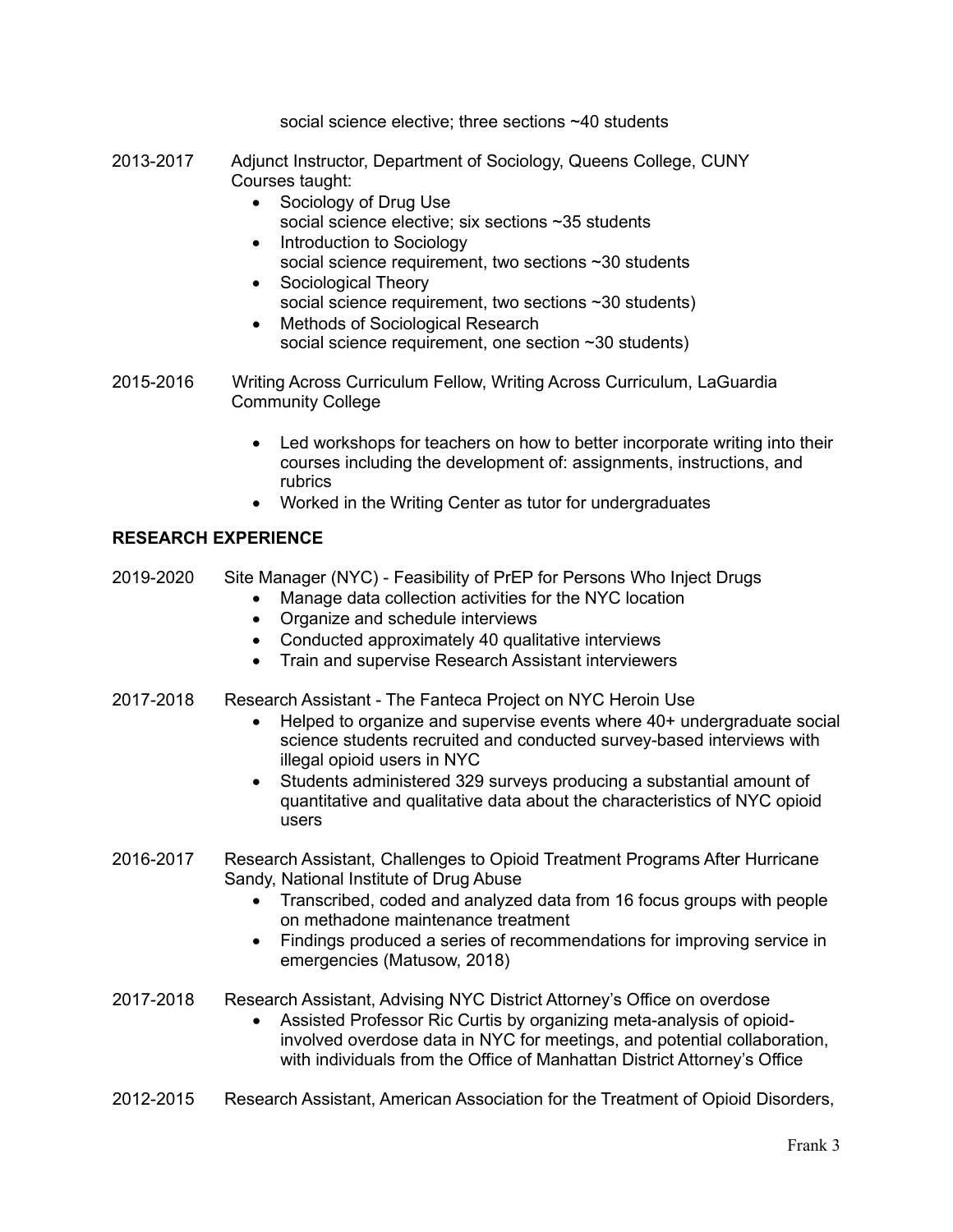• Collected, coded, and analyzed data from online forums for people on methadone maintenance treatment for a study that examined how stigma effects individuals' substance use treatment decisions

## **CONFERENCE ACTIVITY**

Conferences Co-Organized:

2017 The John Jay Criminal Justice Seminar, New York.

Conference Panels Organized:

2019 "Critical Dialogue: Prescription Drug Misuse." Society for the Study of Social Problems, New York.

Conference Presentations:

- 2020 "Liquid Handcuffs": A discussion on Methadone Maintenance Treatment (MMT) and its strict regulatory environment, Open Society Conference, New York City, February  $9<sup>th</sup>$ , 2020.
- 2019 How Recovery Obscures the Role of Criminalization in Drug Users' Treatment Decisions. American Society of Criminology, San Francisco, November 13-16.
- 2019 Challenging Stigma among People Who Use Illegal Drugs. Center for Drug Use and HIV/HCV Research. November, 12<sup>th</sup>.
- 2019 Complicating narratives of volitional treatment: Towards a more honest relationship between providers and people in substance use treatment. Keynote presentation at VID University Conference on Addiction, Drug Use, and Recovery, Oslo, Norway, November 6, 2019.
- 2018 Social Problems and Social Justice in the Era of the Opioid Epidemic. (as the Discussant) Society for the Study of Social Problems, Philadelphia, August 10- 12.
- 2018 Biased Fieldwork: The methodological difficulties (and advantages) of doing research as an insider. Society for the Study of Social Problems, Philadelphia, August 10-12.
- 2017 Methadone Maintenance Treatment (MMT): Implications for Health Care Students. Albert Einstein College of Medicine, New York, November
- 2017 Methadone Maintenance Treatment (MMT) in the era of recovery: Implications for harm reduction-based policy and activism. Drug Policy Alliance, New York, June.
- 2017 The recovery discourse in methadone maintenance treatment (MMT): A decontextualized view of criminalization and the War on Drugs. CUNY John Jay Criminal Justice Seminar New York.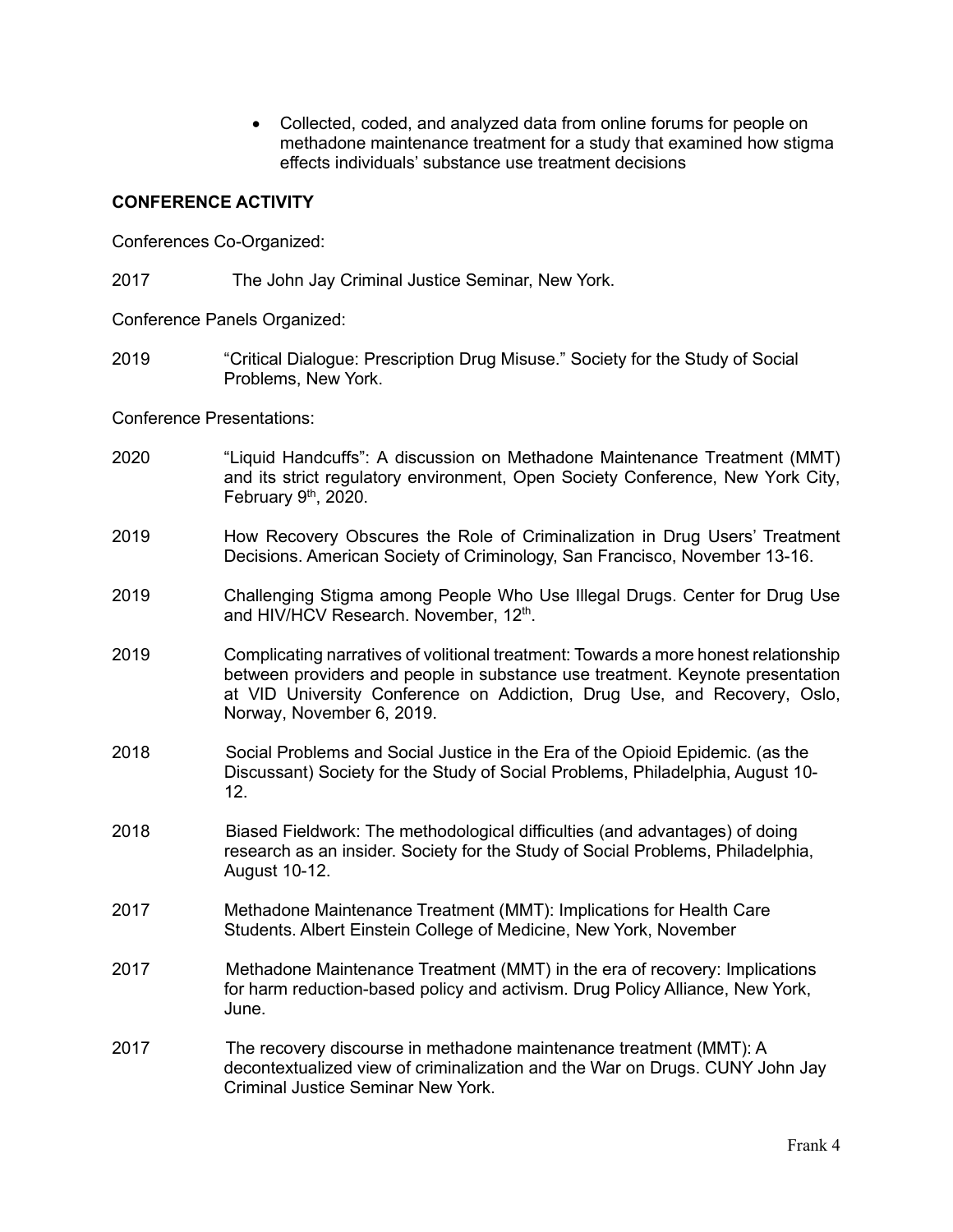| 2016           | Methadone Maintenance Treatment (MMT): Implications for Health Care<br>Students. Albert Einstein College of Medicine, New York, November                                                                                                                               |
|----------------|------------------------------------------------------------------------------------------------------------------------------------------------------------------------------------------------------------------------------------------------------------------------|
| 2016           | 'I was not sick and I didn't need to recover: Methadone Maintenance Treatment<br>(MMT) in the era of recovery. University of Vermont at Middlebury Honors<br>College Faculty Seminar, The Challenge of Illegal Drugs and Criminalization,<br>Middlebury, Vermont, May. |
| 2015           | Overdose experiences and risks among nonmedical prescription opioid users:<br>Poly-drug use, repeated overdoses, death and hospitalization. Society for the<br>Study of Social Problems, Chicago, August 21-23.                                                        |
| 2015           | Methadone Maintenance Treatment (MMT): Implications for Health Care<br>Students. Albert Einstein College of Medicine, New York, October.                                                                                                                               |
| 2014           | Methadone Maintenance Treatment (MMT) in the 'recovery' era: Implications for<br>Harm Reduction. National Harm Reduction Conference, Baltimore, October 23-<br>26.                                                                                                     |
| 2014           | High Risk and Little Knowledge: Overdose experiences and knowledge among<br>young adult nonmedical prescription opioid users. Society for the Study of Social<br>Problems, San Francisco, August 15-17.                                                                |
| 2013           | Bad Apples: Recovery narratives and deviance in Methadone Maintenance<br>Treatment. Society for the Study of Social Problems, New York, August 9-11.                                                                                                                   |
| 2013           | Recover or Else: How narratives of recovery enforce notions of deviance in the<br>Methadone Maintenance Treatment community. Eastern Sociological Society,<br>Boston, March 21-24.                                                                                     |
| 2013           | Becoming Authentic: Examining white suburbanites' urban drug buying<br>excursions through the lens of ghetto tourism American Sociological Association,<br>New York, August 10-13.                                                                                     |
| 2011           | The Trouble with Morality: The effects of Twelve-Step discourse on addicts'<br>decision making. Society for the Study of Social Problems, Las Vegas, August 19-<br>21.                                                                                                 |
| 2010           | An Examination of how Abstinence/Morality based narratives of addiction effect<br>the treatment decisions of opiate addicts. American Association for Opioid<br>Dependence Annual Conference, Chicago.                                                                 |
| 2008           | Getting Normal: An examination of the lifestyle differences between active heroin<br>addicts and methadone patients. Chicago Ethnography Conference,<br>Northwestern University, Chicago.                                                                              |
| <b>SERVICE</b> |                                                                                                                                                                                                                                                                        |
| 2018-2019      | Paper contest judge, Society for the Study of Social Problems<br>Committee to judge best paper by a graduate student. Drinking and                                                                                                                                     |

• Committee to judge best paper by a graduate student, Drinking and Drugs Division